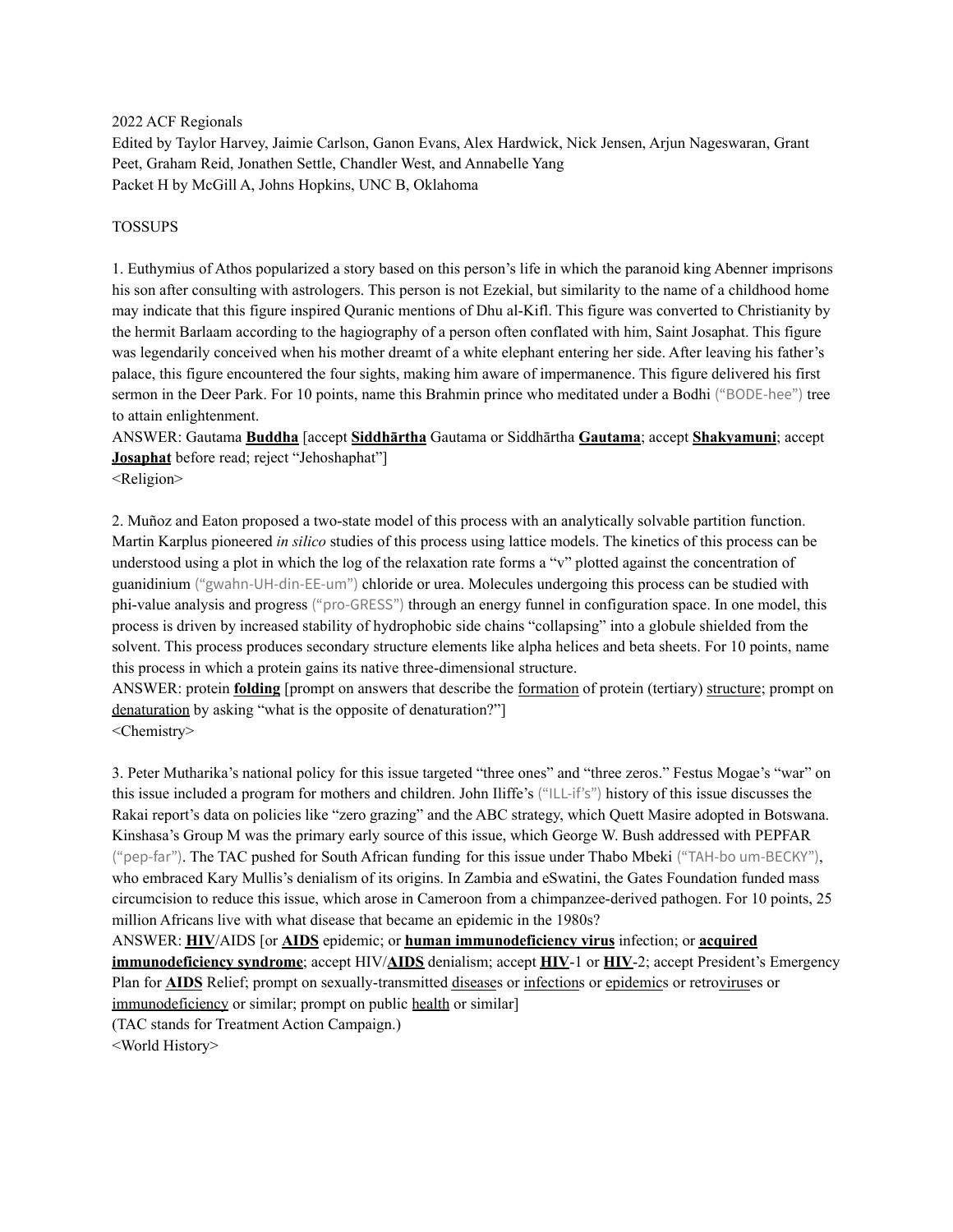4. This author refers to himself as "the Prize Winner" in a book that refutes Kate Millett's reading of his work as sexist; that book is titled *The Prisoner of Sex*. An essay by this author begins with a discussion of the "psychic havoc" of World War II. This author describes attending a Washington, D.C., event with his friend Mitch Goodman in a book with sections titled "History as a Novel" and "The Novel as History." This author wrote some "superficial reflections on the hipster" in his essay "The White Negro" and wrote a novel about his attendance at the March on the Pentagon. A novel by this author recounts the capital punishment of Gary Gilmore. For 10 points, name this author of the nonfiction novels *The Armies of the Night* and *The Executioner's Song*.

ANSWER: Norman **Mailer** [or Nachem Malech **Mailer**]

<American Literature>

5. An artwork in this medium depicts a disembodied pair of legs and a broken sword against a red mosaic background. For an artwork in this medium, Roger Kastel reused a model lying on two stools from a *Good Housekeeping* ad. On an artwork in this medium, Dawn Baillie placed a Philippe Halsman photograph of seven naked women forming a skull. Spirograph toys inspired hypotrochoid graphs an artwork in this medium whose artist later used paper cutouts to depict a murdered body on another. A Star of David is impaled on barbed wire in the last artwork in this medium designed by Saul Bass. A death's-head moth covers a woman's mouth in an artwork in this medium, another of which features a shark rising toward a nude woman. For 10 points, name this medium that advertises media like *The Silence of the Lambs*.

ANSWER: movie **poster**s [or film **poster**s or cinema **poster**s; accept posters of specific movies; prompt on promotional material; prompt on ads; prompt on one-sheeters; prompt on book cover before "Spirograph" by asking "what was the image later used for?"] (The unnamed films are *Saint Joan*, *Jaws*, *Vertigo*, *Anatomy of a Murder*, and *Schindler's List*.)

<Other Fine Arts>

6. Anna-Dorothee von den Brincken proposed an alternate use for the "silent" types of these objects as narrative devices. Simon Marmion divided one of these objects between the three sons of Noah in Burgundian court historian Jean Mansel's *Fleur des Histoires*. Guillaume Le Testu belonged to a collective that produced these objects in Dieppe. A massive example of these objects named for Gervase of Ebstorf influenced the one displayed at Hereford Cathedral; those examples of these objects follow the medieval T-O design. It's not made of silver, but one of these objects was commissioned by Roger II from Muhammad al-Idrisi to have an atypical orientation. For 10 points, name these objects for which Dutch geographer Gerardus Mercator developed a projection method. ANSWER: **map**s [accept **atlas**es; accept **map** projections; accept T and O **map** or O-T **map** or T-O **map** or Isidoran **map**; accept Hereford **Map**pa Mundi; accept Ebstorf **Map**; accept "silent **map**s"; prompt on *Tabula Rogeriana*] <European History>

7. These facilities ramp down during the "belly" of the duck curve and then have to quickly ramp up during its "neck." The spinning reserve is a synchronized excess maintained by these facilities to ensure reliability and fault tolerance. The baseload type of these facilities are complemented by a more responsive type of them called peakers. These facilities are typically configured with many devices that each have an output made up of three components separated by a 120-degree phase difference. Cogeneration occurs when the exhaust energy from turbines in these facilities is used for thermal energy. Transformers step up the output of these facilities to a higher voltage for long-distance transmission. For 10 points, name these facilities that supply energy to the electric grid. ANSWER: **power plant**s [or **power station**s, or **generating station**s; accept thermal **power plant**s; accept **power plant**s that use any input energy source, such as coal, natural gas, nuclear, or hydroelectric; accept baseload **power plants** or peaking **power plant**s; prompt on electrical generators or turbines by asking "as a component of what larger facilities?"; prompt on wind turbines]

<Other Science>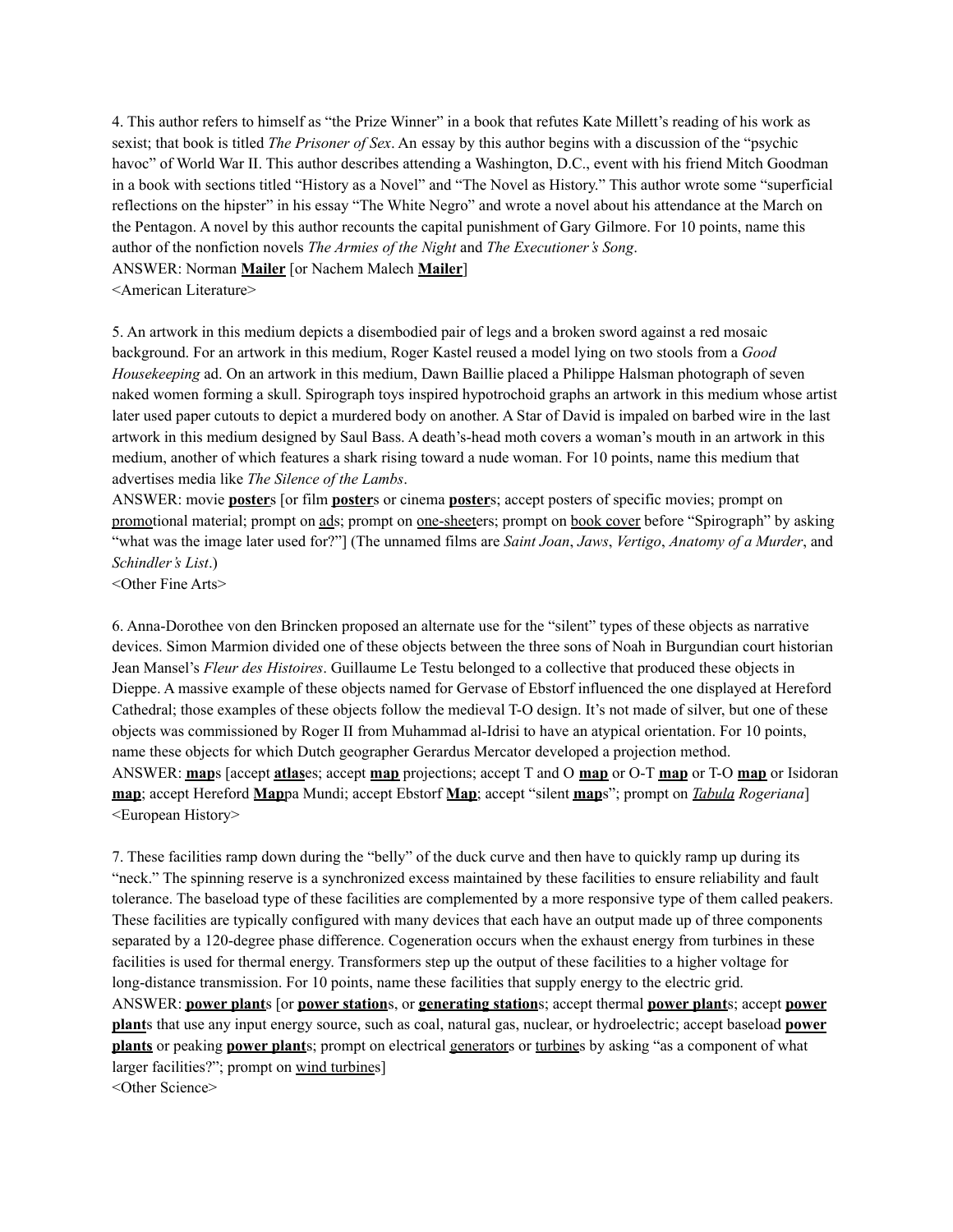8. A character in this book describes the army recruiting children by saying the afterlife is better than Disneyland. This book's narrator describes a black cloud enveloping her country while on holiday in Madrid. This book's protagonist is accused of theft while lodging with Dr. Heller. This book's narrator rebels by listening to Kim Wilde music and receives an Iron Maiden poster from her parents' trip to Turkey. This book's protagonist contracts bronchitis after breaking up with Markus in Vienna. This book ends with the line "freedom has a price." This book's protagonist visits the prison where her uncle Anoosh died and sees her grandmother before leaving home forever. For 10 points, name this graphic novel set during the Iranian Revolution that chronicles the life of its author, Marjane Satrapi ("mar-JAHN sah-trah-pee").

ANSWER: *Persepolis* [accept *Persepolis: The Story of a Childhood* or *Persepolis: The Story of a Return*] <World Literature>

9. Alexandr Dugin has revived interest in an opera by this composer that was censored, was retitled as *Hammer and Sickle*, and features a set of four Polish dances in its mostly ballet second act. This composer apocryphally acquainted himself with dissonance by listening to the out-of-tune bells in his native Smolensk. This composer's song cycle *Farewell to Saint Petersburg* features his song "The Lark," a major inspiration for Mily Balakirev ("buh-LAH-kee-riff"). This composer of an overture based on the folk song "Kamarinskaya" composed an opera that focuses on a man who saves a ruler by diverting an army detachment and another based on a Pushkin poem about a knight and his abducted lover. For 10 points, name this early Russian romantic who composed the operas *A Life for the Czar* and *Ruslan and Ludmilla*.

ANSWER: Mikhail **Glinka** [or Mikhail Ivanovich **Glinka**] <Classical Music>

10. The Kinnara and Kinnari, hybrids of humans and these animals, serve as divine musicians. The droppings of one of these animals turns Don Pedro and Don Diego to stone in a namesake Filipino epic, the *Ibong Adarna*. These animals adorn the Karaweik barge in Yangon. Many Gogoryeo tombs feature a hybrid with a human face and the body of this animal, the Inmyeonjo. One of these animals bearing a shield with symbols of Pancasila ("pahn-chah-SEE-lah") serves as the coat of arms of Indonesia. A figure often represented as one of these animals drives Kaliya into a river; to free his mother from the sons of Kadru ("CAD-roo"), that humanoid one of these animals steals amrit. For 10 points, Garuda ("guh-ROO-duh") is the king of what animals that are enemies of the serpents?

ANSWER: **bird**s [or **avian**s or **Aves**; accept specific types, like the Brahminy **kite** or **eagle**; accept **Garuda** or Ibong **Adarna** before each is read]

<Mythology>

11. Roger of Howden recounts a large ivory horn gifted during one of these events to Baldwin of Ford; during widespread anti-Semitic riots after that one of these events, Jews in York were offered a choice of baptism or death, according to Richard of Devizes. Barons opposed to King John based their political demands on the Charter of Liberties, which was issued during one of these events by Henry I. Henry Beaufort settled for Paris as the location of one of these events since Charles VII controlled the cathedral in Reims ("REEMZ"). George Frideric Handel composed "Zadok the Priest" to be performed at these events, the only regular occasion for which most of the crown jewels leave the Tower of London. For 10 points, name these events, during which the archbishop of Canterbury anoints a British monarch.

ANSWER: **coronation**s of British monarchs [accept **crowning**s before "crown jewels"; accept the **coronation** of Richard I or the **coronation** of Richard the Lionheart or the **coronation** of Henry I or the **coronation** of Henry VI or the **coronation** of George II] (The first sentence is about the coronation of Richard I.) <Other History>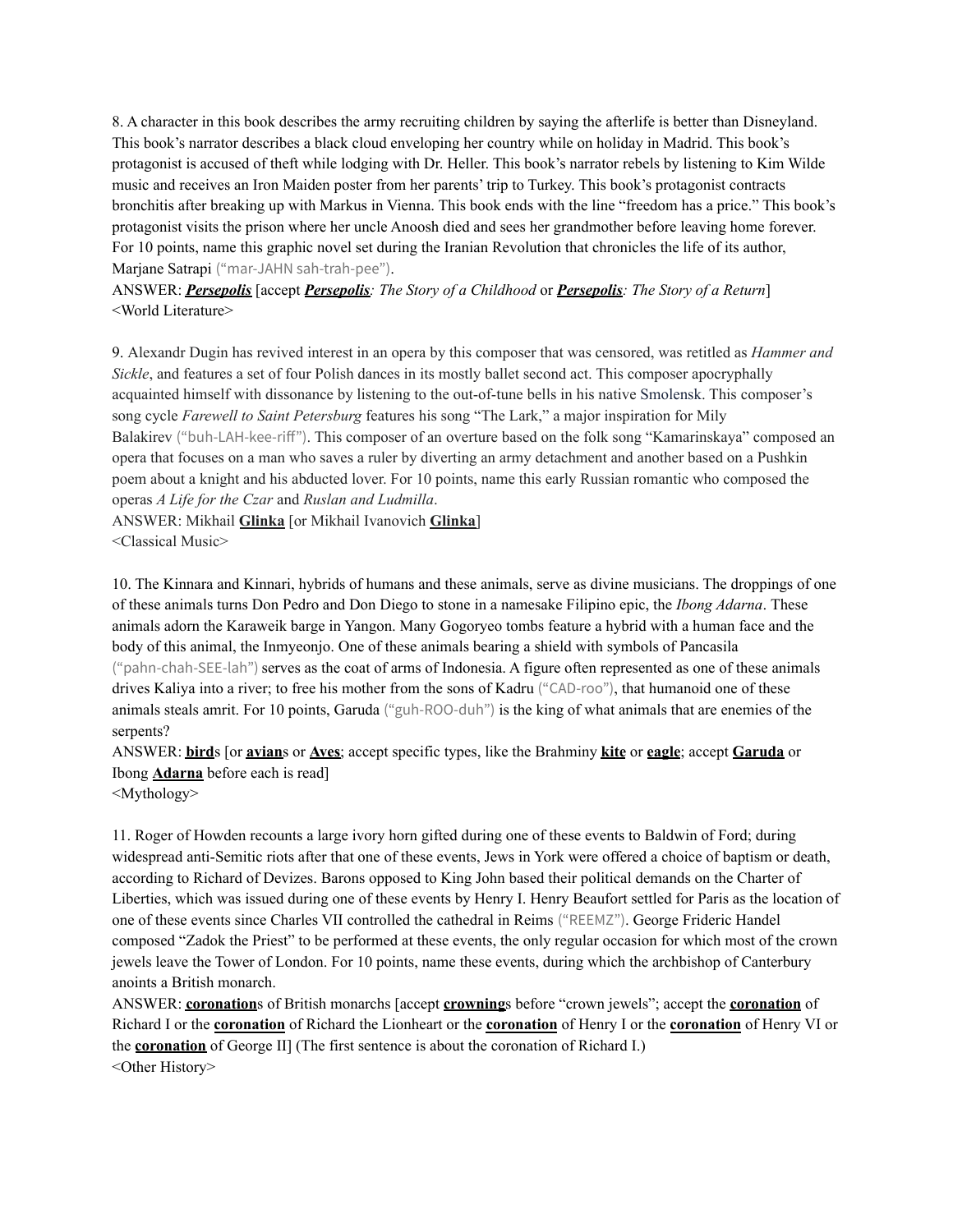12. A poem written by this character is often interpreted as a satire of *The Land*, a poetic celebration of the Kentish Weald ("WEELD") written by this character's real-life inspiration. Purity, Chastity, and Modesty dance around this sleeping character before they are dispelled by a trumpet blast. In a (emphasize) *novel*, a man nearly falls to his death after seeing the ankle of this character, who is criticized by Nick Greene. After Sasha abandons this character on a frozen river, this character revisits the poem *The Oak Tree*. This character marries the sea captain Marmaduke Bonthrop Shelmerdine in the 19th century, and had earlier prepared his estate for Queen Elizabeth's arrival. For 10 points, name this 300-year old title character who changes from a man to a woman in a novel by Virginia Woolf. ANSWER: **Orlando** [accept *Orlando: A Biography*] (The real-life inspiration mentioned in the first line is Vita Sackville-West.)

<British Literature>

13. This scientist is the alphabetically (emphasize) *first* in a doubly eponymous method in robot dynamics that iterates out from the base link to find the net force on each link, then iterates back towards the base to find torques. Equations named for this scientist express the relationship between the time derivative of angular momentum in the body frame and in the space frame. The same axis is used for the first and third rotations when defining a set of quantities named for this scientist that specify rigid body orientation. Paths for which the action is stationary are solutions to a set of equations named for Joseph-Louis Lagrange ("zhoh-zef loo-ee lah-granzh") and this scientist. This scientist's formula transforms complex exponentials to coordinates on the unit sphere. For 10 points, name this prolific 18th-century Swiss mathematician.

ANSWER: Leonhard **Euler** ("OY-ler") [accept Newton–**Euler** method; accept **Euler**'s equations; accept **Euler** angles; accept **Euler**–Lagrange equations; accept **Euler**'s formula] <Physics>

14. The FAO estimates that up to 30% of this industry's output is IUU, or "illegal, unreported, and unregulated," with an annual cost of up to 23 billion dollars. After being a victim of labor trafficking, Vannak Anan Prum is fighting against the slavery that sustains this industry in Thailand. Carlos Rafael earned a nickname that puns on *The Godfather* as a kingpin of this industry before federal agents disguised as Russian mobsters took him down. A low-impact technique in this industry uses seines ("sayns") that are pursed at the bottom. This industry is banned in a huge sanctuary created by closing 80% of Palau's exclusive economic zone. Benthic habitats are destroyed by this industry's bottom trawls. For 10 points, what industry's wild harvests are contrasted with farmed aquaculture? ANSWER: **fish**ing [or word forms like commercial **fish**eries; accept **seafood**; accept specific marine species like **shrimp** or **cod** or bluefin **tuna**; prompt on food or catching food or harvesting food; reject "whaling"] (Carlos Rafael was nicknamed "The Codfather.") <Current Events>

15. This thinker's review of his student Jacob Moleschotts's book *The Theory of Food* is the origin of the punning dictum "Man is what he eats." One of this thinker's books touts the impossibility of a "religion of the elephants" in stating that self-consciousness dependent on nature is the defining characteristic of mankind. This thinker's view that humans created the concept of God by elevating abstract human characteristics led to his proclamation that "theology is anthropology." This philosopher's thought bridges that of his teacher Hegel and a younger thinker who wrote, "The philosophers have only *interpreted* the world," in a pamphlet titled for this man. For 10 points, name this German philosopher who wrote *The Essence of Christianity* and who titles a set of "theses" by Karl Marx. ANSWER: Ludwig **Feuerbach** ("FOY-er-bock") [or Ludwig Andreas von **Feuerbach**; accept "Theses on **Feuerbach**"] (Feuerbach's eating dictum is only a pun in German, since it reads, "Der Mensch ist was er isst.") <Philosophy>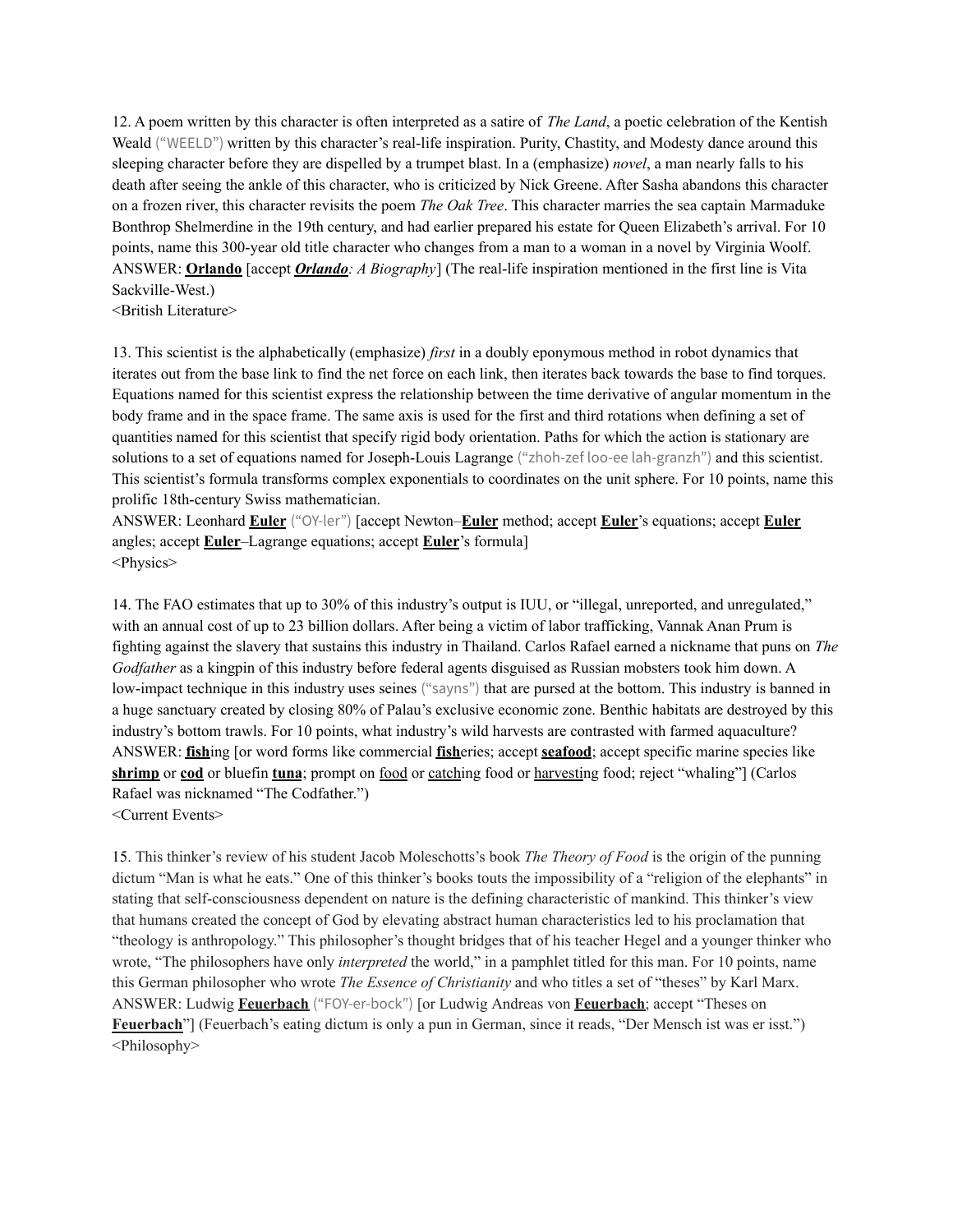16. An essay that unusually proposes that this author was murdered discusses his 17-act play *The Living Corpse*. In a story by this author, a man walks in circles before yelling "I'm coming!" and lies on his servant to save him from freezing in a snowstorm. In another story by this author, a hermit cuts off his finger to resist temptation. George Saunders's *A Swim in a Pond in the Rain* ends by discussing a story by this author, whose title character dies while clearing snow off a roof and is named for the crockery that he breaks as a child. This author of "Master and Man" wrote a story whose title character hears the words, "It is finished" and screams for three days. In that novella by this author of "Alyosha the Pot," a judge dies after hanging curtains. For 10 points, name this author of *The Death of Ivan Ilyich.*

ANSWER: Leo **Tolstoy** [or Lev Nikolayevich **Tolstoy**] (The essay mentioned in the first line is Elif Batuman's "The Murder of Leo Tolstoy," which is included as a chapter in *The Possessed.*) <European Literature>

#### *Note to moderator: Read the answerline carefully.*

17. Carroll Quigley placed this process after the "Age of Expansion." This process titles a book that opens by comparing two farms in Montana and later analyzes Australian mining, Norse Greenland, and Tikopia. Reduced social resilience leads to this process in Peter Turchin's cliodynamics. McAnany and Yoffee's volume "questioning" this process debunks the "myth of ecocide." Citing the Ik and Hohokam ("ho-HO-kum"), Joseph Tainter attributed this process to lower marginal returns, resource depletion, and catastrophes. This process titles a book that cites deforestation in Chaco Canyon and Rapa Nui ("RAH-puh NOO-ee") and drought in the Maya Yucatán to explain "how societies choose to fail or succeed"; that book was written by Jared Diamond. For 10 points, a history by Edward Gibbon attributes what disputed process to the Roman Empire?

ANSWER: societal **collapse** [accept similar answers like the **fall** of civilizations or civilizational **decline**; accept general **crises** in civilization; accept *The History of the Decline and Fall of the Roman Empire*; prompt on depopulation or local extinction or similar; prompt on *The Evolution of Civilizations* or Age of Conflict by asking "what did Quigley place at the end of that progression?" <Social Science>

18. The U-shape popular in art from this country was inspired by the mark of a cross-legged person in sand. An artist from this country created thousands of paintings of yam roots and used the "dump dump" technique to paint *Earth's Creation* while at the Utopia art colony. The Hermannsburg School centered on an artist from this country who created watercolor landscapes of ghost gum trees. After studying with the Papunya Tula art collective, Geoffrey Bardon popularized this country's Indigenous style of "dot painting" among children. This country's Indigenous artists include Albert Namatjira and Emily Kame Kngwarreye ("ING-wur-ai"). For 10 points, what country contains a building with a roof made of sail-like shells that was designed by Jørn Utzon ("YAWN oot-sun") for its Sydney Harbour?

ANSWER: **Australia** [or Commonwealth of **Australia**] <Painting/Sculpture>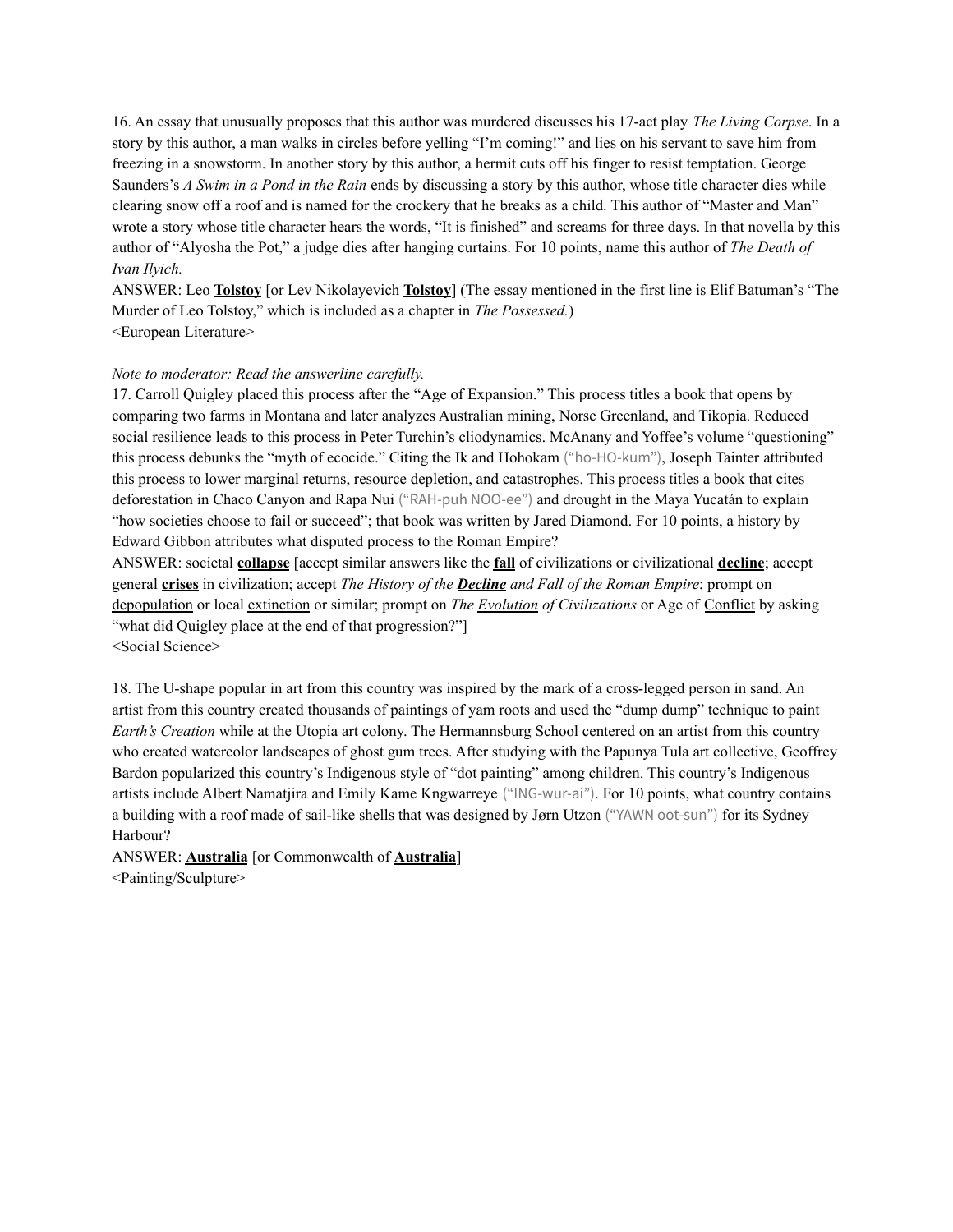19. Either "secondary" or this adjective describes hosts in which parasites perform only asexual reproduction, in contrast to definitive hosts. This adjective names a discredited hypothesis of ecologists like Joseph H. Connell that holds that biodiversity is maximized by certain levels of disturbance. This adjective names an animal-specific protein family that contains six types of ropelike, stress-resistant, non-nucleotide-binding proteins with rod domains. This adjective names the diverse protein family of desmin, vimentin, nuclear lamins, and acidic and basic keratins. With an average diameter of 10 nanometers, this type of cytoskeletal filament is wider than microfilaments and narrower than microtubules. For 10 points, what term also names short-lived chemical species that further react to give the final products of a reaction?

ANSWER: **intermediate** [accept reaction **intermediate**s or reactive **intermediate**s; accept **intermediate** filaments; accept **intermediate** disturbance hypothesis; accept **intermediate** host; prompt on IF or IVT or IDH by asking "what does that stand for?"]

<Biology>

20. A 19th-century diary in this language was written by the overseer of the planter Thomas Spalding on Sapelo Island. Francis Scott Key provided a translation of the Bible in this language to a man known as "Uncle Moreau." Spanish and this language were spoken by the explorer Estevanico. This language was used for the longest unbroken treaty in American history, signed with the first kingdom to recognize the United States' independence. George Sale's translation of a text written in this language was owned by Thomas Jefferson. Followers of Wallace Fard were given names originating from this language to replace their "slave names." For 10 points, name this language used by the enslaved scholar Omar ibn Said ("ih-bun sah-YEED") to write his autobiography, which included Quranic verses.

ANSWER: **Arabic** [or al-**ʿarabiyyah** or **ʿarabīy**; accept specific dialects like Moroccan **Arabic** or **Darija**; prompt on Berber or Amazigh by asking "Estevanico likely spoke a Berber-influenced dialect of what language?"] (The diary in the first line is the Bilali Document. The fourth line refers to the Moroccan-American Treaty of Friendship.) <American History>

Tiebreaker. An artist from this country created a piece that requires two participants to bind their hands together with a Möbius strip as part of the *Nostalgia of the Body* series. An artist from this country who died of lead poisoning painted the *War and Peace* panels at the UN Headquarters. Lygia Clark was a leading member of this country's Neo-Concrete movement. An artist from this country depicted a woman with giant feet next to a cactus in the painting *Abaporu.* A hyperboloid cathedral made from concrete columns sits in this country's bird- or airplane-shaped capital city. A 98 foot-tall concrete and soapstone sculpture atop a mountain in this country depicts a religious figure with his arms open. For 10 points, name this home country of Tarsila do Amaral, which contains the *Christ the Redeemer* statue.

ANSWER: **Brazil** [or **Brasil**; or Federative Republic of **Brazil** or República Federativa do **Brasil**] (The second line refers to Candido Portinari.)

<Painting/Sculpture>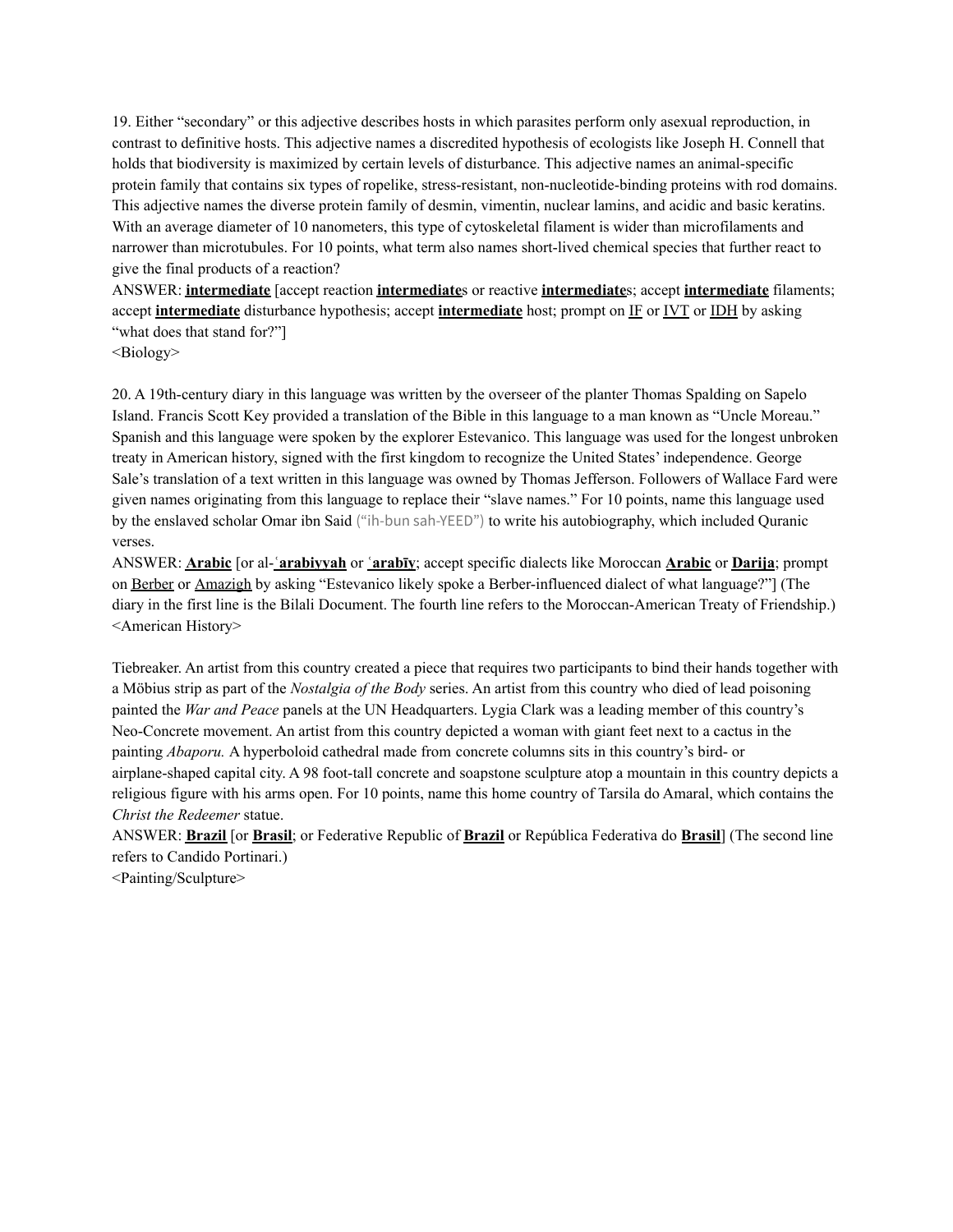#### BONUSES

1. The surface air temperature increase along the coastal northeastern US in the 21st century is associated with a weakening of this phenomenon and a more persistent positive North Atlantic Oscillation. For 10 points each: [10h] Identify this phenomenon that is monitored by the RAPID/MOCHA/WBTS ("rapid mocha W-B-T-S") array. The NADW and AABW water masses are part of this phenomenon that is key to global heat redistribution. ANSWER: **Atlantic meridional overturning circulation** [or **AMOC** ("A-mock"); prompt on MOC ("mock") or meridional overturning circulation; prompt on thermohaline circulation]

[10e] A 2021 *Nature Geoscience* communication compiled many proxies measuring the AMOC's ("A-mocks") weakening, such as delta-15N data from these organisms. These marine invertebrates have a "bleached" appearance after they expel zooxanthellae ("zoh-uh-zan-thell-ee").

ANSWER: **coral**s [prompt on Anthozoa] (The referenced article is "Current Atlantic Meridional Overturning Circulation weakest in last millennium" by Caesar, L., McCarthy, G. D., Thornalley, D. J. R., et al.) [10m] During circulation, upwelling brings cold deep water to the surface as this transport mechanism creates divergence zones in surface water. In this transport mechanism, surface water moves perpendicular to the wind. ANSWER: **Ekman** transport [accept **Ekman** spiral]

<Other Science>

2. *Two answers required.* After one of these composers included a deliberately high violin note in an oratorio, the other composer refused to play it, potentially because he was not even able to reach it. For 10 points each: [10h] Name these two composers who met through concerts organized by Pietro Ottoboni. The German-born one of these composers imitated the Italy-born other one by including twelve of a certain type of work in his opus 6. ANSWER: Arcangelo **Corelli** AND George Frideric **Handel** [accept in either order]

[10e] Both Corelli and Handel included twelve "grosso" compositions in this form in their opus 6. More common "solo" pieces in this form feature virtuosic passages for a solo instrument with orchestral accompaniment.

ANSWER: **concerto** [or **concerti**; accept **concerto** grosso or **concerti** grossi]

[10m] Ottoboni also sponsored Alessandro Scarlatti, who led a school of opera based in this Italian city. Enrico Caruso's version of "O sole mio" exemplifies a hugely popular style of "canzone" from this city. ANSWER: **Naples** [or **Napoli**; accept **Neapolitan** Opera School; accept canzone **napoletana**]

<Classical Music>

3. This novel is titled for a phrase that appears alongside a painting of a flower and briefly gives the unnamed protagonist hope for the future. For 10 points each:

[10h] Name this novel in which the protagonist's poverty is contrasted with his wealthy former classmate Koomson. The protagonist is known only as "the man" in this novel by Ayi Kwei Armah ("uh-YEEK-way ar-mah").

```
ANSWER: The Beautyful Ones Are Not Yet Born
```
[10m] This home country of Ayi Kwei Armah provides the setting for *The Beautyful Ones Are Not Yet Born*. Ama Ata Aidoo ("ah-mah ah-tah AI-doo") is from this country, where the novelist Yaa Gyasi ("JEH-see") was born. ANSWER: **Ghana** [or Republic of **Ghana**]

[10e] The unnamed protagonist of *The Beautyful Ones Are Not Yet Born* refuses a bribe at his railway station workplace; Obi accepts a bribe in *No Longer at Ease*, a novel by this author of *Things Fall Apart*. ANSWER: Chinua **Achebe** ("CHIN-wah uh-CHEH-bay") <World Literature>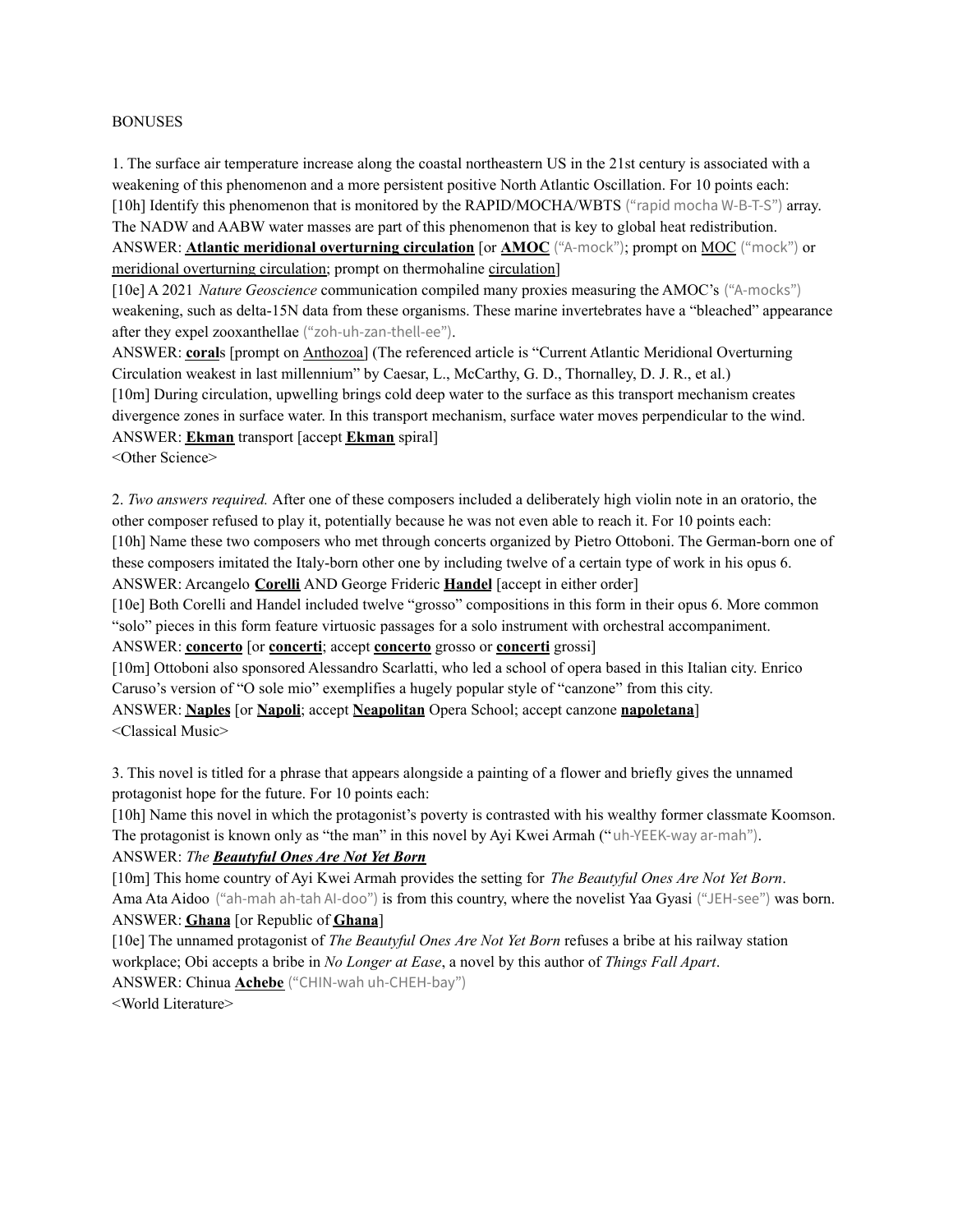4. Philosophers like al-Tawḥīdī and Miskawayh were patronized by this dynasty, which comprised three emirates ruled by Imad al-Dawla and his brothers from Shiraz, Ray, and Baghdad. For 10 points each:

[10h] Name this Daylamite dynasty, a contemporary of the Samanids and Saffarids during a period that Vladimir Minorsky dubbed the "Iranian intermezzo." In 1055, the Seljuk Tughril Beg captured Baghdad from this Shī'a dynasty.

ANSWER: **Buyid** dynasty [or the **Buyid**s; or **Buwayhid** dynasty; or Āl-e **Būya**]

[10m] The Buyids compiled the encyclopedia *al-Ḥāwī* by al-Rāzī, who reformed these places in Baghdad on the eve of its Buyid conquest. Saladin preserved one of these places dedicated to Saint John near Jerusalem's Holy Sepulchre.

ANSWER: **hospital**s [accept **hospice**s or **clinic**s or **ward**s; accept **medical** facilities or **health care** facilities or similar; or al-**Bīmāristān**; or **dar al-shifa**; or **mustashfa**; accept Knights **Hospitaller** or Order of Knights of the **Hospital** of Saint John of Jerusalem] (The second sentence refers to the original hospital of the Knights Hospitaller.) [10e] Many early hospitals in dar al-Islam were built in holy sites like Kairouan and this city where the prophet Muhammad drafted a constitution. In 622, Muhammad's followers traveled (emphasize) *to* this city in the Hijra ("HEHJ-ruh").

ANSWER: **Medina** [or **Yathrib**; or al-**Madīna**; or al-**Madīnah** al-Munawwarah; accept Constitution of **Medina** or Charter of **Medina** or Dustūr al-**Madīna** or Ṣaḥīfat al-**Madīnah** or Mīthāq al-**Madīna**] <World History>

5. A widely adopted writing system for this type of word in the Alaskan Inupiaq language was created in 1994 by a group of Inupiat middle school students in Kaktovik, Alaska. For 10 points each:

[10h] Name this type of word that is the subject of disagreement between linguists Peter Gordon and Daniel Everett. In a certain language, the words *hói* and *hoí*, two words of this type, are distinguished only by tone.

ANSWER: **number**s [or **numeral**s or **number** words or **count**ing words or **count**ing systems; accept descriptions such as "words used to **count**"; accept specific answers like Pirahã **number**s] (The unnamed language is Pirahã.) [10e] The Kaktovik number graphemes ("GRAF-eems") were designed because Inupiaq counts in base 20. Arabic numerals worked poorly in Inupiaq because they were designed for a numeral system with this number as the base. ANSWER: **ten** [or **10**; or base **ten**; accept **decimal**]

[10m] Most grammarians include cardinal numbers among these parts of speech that usually precede a common noun in English. Other examples of these parts of speech include articles like "the" and demonstratives like "that." ANSWER: **determiner**s [or **determinative**s or **determinant**s; accept **DET**] <Social Science>

6. Answer the following about femtochemistry, for 10 points each.

[10m] In a pioneering study, Ahmed Zewail's group used ultrashort laser pulses to measure the properties of this configuration for the dissociation reaction of cyanogen iodide. This unstable configuration is the high energy point along the reaction coordinate.

ANSWER: **transition state** [or **TS**; accept **activated complex**]

[10h] Zewail's study used this technique, which uses ultrashort laser pulses to excite the sample and measure absorption or stimulated emission from the excited state.

ANSWER: **pump-probe** spectroscopy [accept **pump-probe** microscopy; accept **femtosecond transition-state spectroscopy** or **FTS** (the name originally used by Zewail et al.)]

[10e] Pump-probe techniques can be used to image molecules that don't undergo this process, unlike conventional two-photon microscopy. Excited electronic states decay by emitting a photon in this process, which has a shorter lifetime than phosphorescence.

ANSWER: **fluorescence** [or word forms]

<Chemistry>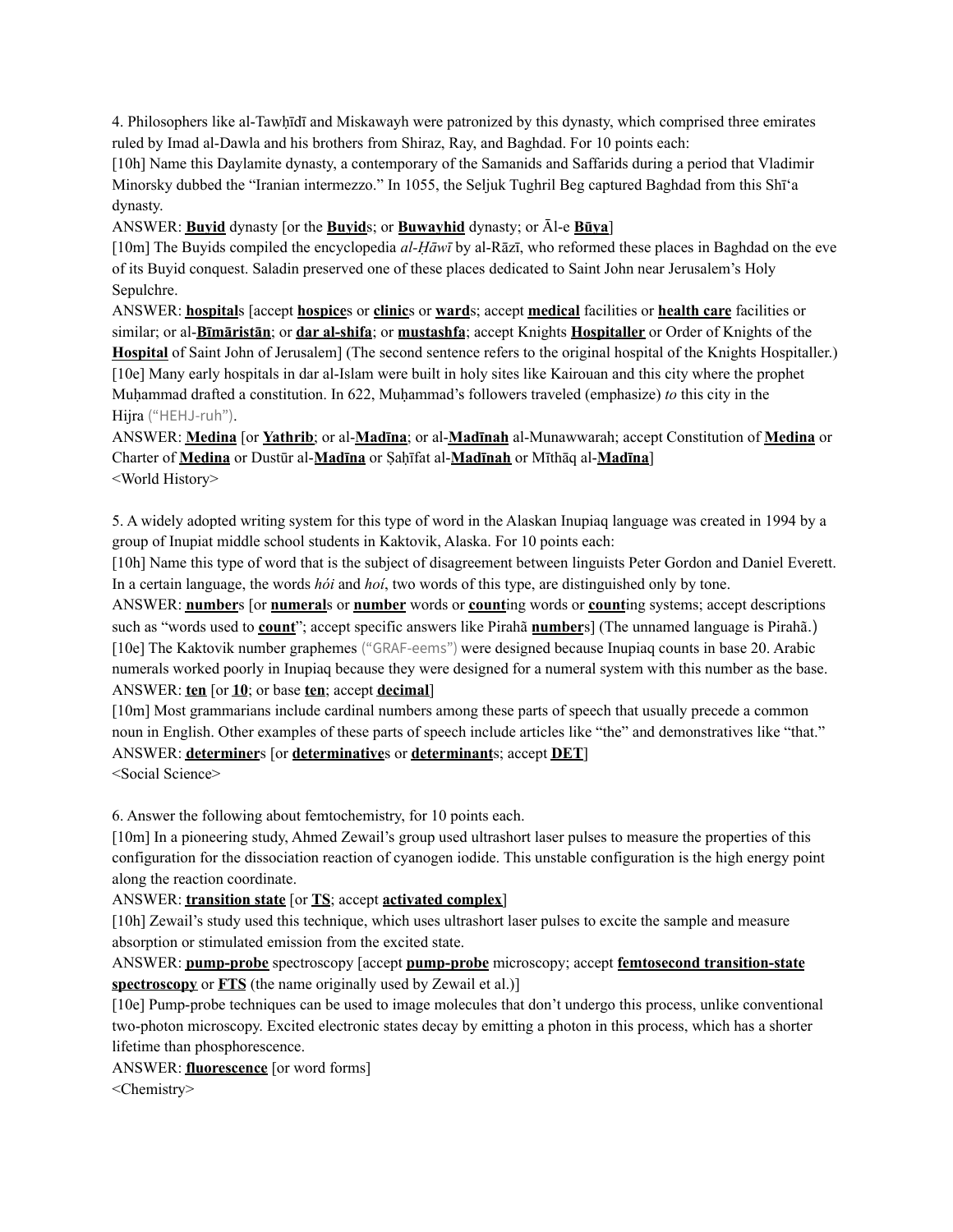7. The lesbian biker RC introduces Agnes to the potentially AWOL Gulf War veteran Peter in this author's play *Bug*. For 10 points each:

[10h] Name this contemporary playwright who wrote a screenplay adaptation of his play *Killer Joe*, which is about a man who is hired to kill the mother of the drug dealer Chris. The devout Baptist Ken suddenly loses his faith and travels to London in this author's play *Man from Nebraska*.

ANSWER: Tracy **Letts**

[10m] Letts's play *Bug* is primarily set in one of these locations. Hannah Jelkes's grandfather Nonno writes his last poem in one of these locations in Tennessee Williams's play *The Night of the Iguana*.

ANSWER: **hotel** room [or **motel** room]

[10e] Letts won the Tony Award for Best Actor for his role as George in the revival of this author's play *Who's Afraid of Virginia Woolf?*

ANSWER: Edward **Albee** [or Edward Franklin **Albee** III]

<American Literature>

8. American neutrality during this war prevented the SMS *Cormoran* from creating a German port; when the Americans entered the war, the Germans decided to scuttle the ship instead. For 10 points each:

[10e] Name this war that the United States entered in part due to unrestricted submarine warfare used by German U-boats, such as during the sinking of the *Lusitania*.

ANSWER: **World War One** [or the **Great War**; or **WWI**; or the **First World War**]

[10h] The *Perth Amboy* was attacked by a U-boat during an offensive off the coast of this state's town of Orleans; that attack on this state was the only attack on the continental United States during its involvement in World War I. ANSWER: **Massachusetts** [or **MA**]

[10m] The wreck of the *Cormoran* lies next to a ship sunk during Japan's occupation of this island in World War II. Henry Glass captained the *Charleston* during a bloodless capture of this island in the Spanish-American War.

# ANSWER: **Guam** [or **Guåhan**]

<American History>

9. Answer the following about the controversial former archbishop of Lusaka Emmanuel Milingo. For 10 points each:

[10e] Milingo is best known for agitating for reform to allow Catholic clergy to engage in this practice. This is the only sacrament that Catholic priests are barred from receiving.

ANSWER: **marriage** [or getting **married** or equivalents; accept Holy **Matrimony**]

[10m] Milingo was excommunicated from the Catholic priesthood in 2001 after getting married in a ceremony administered by this other church. This church's blessing ceremonies feature mass weddings.

ANSWER: **Unification** Church [or Family Federation for World Peace and **Unification**; accept **Unificationist**s; prompt on Moonies]

[10h] Milingo's excommunication was delivered in this manner, since it was automatically issued by virtue of his marriage. This two-word Latin phrase refers to actions taken by the church that happen without any deliberation by judges, unlike ferendae rulings.

ANSWER: **latae sententiae** excommunication

<Religion>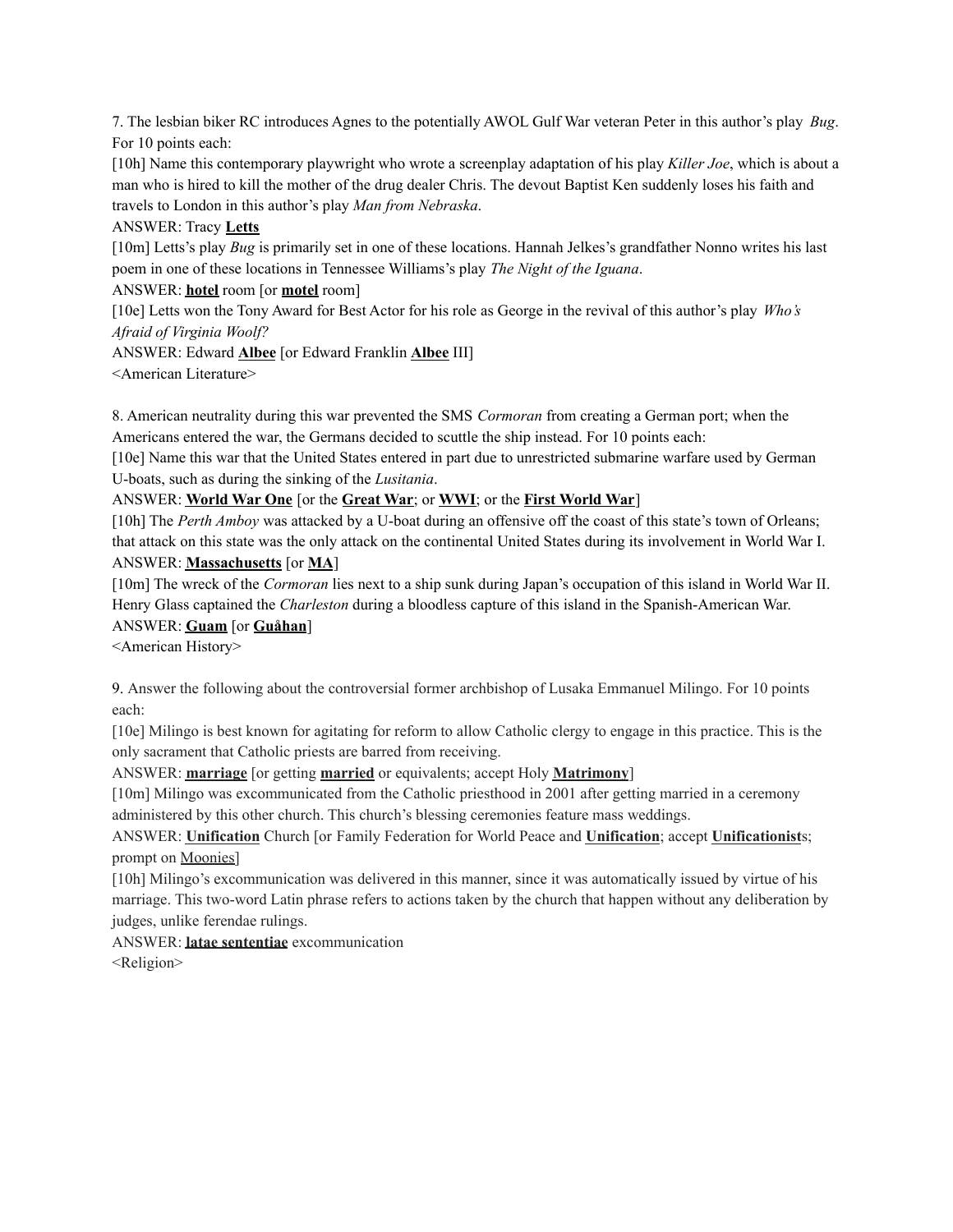10. Two musicians of this ethnicity collaborated on the 2008 album *Kinsmen*. For 10 points each:

[10h] Name this ethnicity of the players on the 2006 jazz album *Raw Materials*. An American pianist and Harvard professor of this ethnicity known for leading jazz trios recorded the 2021 album *Uneasy* alongside Linda May Han Oh and Tyshawn Sorey.

ANSWER: **Indian**-American [accept **Tamil**; accept **Kannada**; accept **Desi**; prompt on South Asian] (The unnamed musicians are Vijay Iyer and Rudresh Mahanthappa.)

[10m] Indian classical music and jazz were played together by the ensemble Shakti, which was led by John McLaughlin ("muh-CLOCK-lin"), a pioneer of this musical subgenre. Mahavishnu Orchestra, Weather Report, and Return to Forever all primarily played this style of jazz.

ANSWER: jazz **fusion** [accept **progressive** jazz]

[10e] The ensemble Shakti also included Zakir Hussain, who played the tabla, an instrument of this type. A typical jazz trio consists of a pianist, a bassist, and a player of a "kit" of these instruments.

ANSWER: **drum**s [accept **drum** kit; accept **percussion**]

<Other Fine Arts>

11. Livy claims that Servius Tullius moved his residence to the Esquiline, one of these locations, to make it more respectable. For 10 points each:

[10e] Name these places that include the Capitoline and the Palatine ("PAL-uh-tine"). Seven of these geographical landforms are traditionally said to form the heart of ancient Rome.

ANSWER: **hill**s of Rome [accept Esquiline **Hill** or Capitoline **Hill** or Palatine **Hill**; accept **collis** or **colles**; accept **mons** or **montes**]

[10m] The Quirinal ("KWIR-ih-null") Hill was named after the Sabine and early Roman god

Quirinus ("kwih-RAI-nuss"), whose name later became an epithet of this Roman god. Numa Pompilius constructed a temple to this god, whose doors remained closed throughout Numa's reign.

# ANSWER: **Janus** [or **Ianus**; accept **Janus** Quirinus]

[10h] This mythical monster, whose name is derived from the Greek for "bad," lived on the Aventine ("AA-vin-tine") Hill before the founding of Rome. According to tradition, the Ara Maxima in the Forum Boarium was located at the site where this figure was strangled to death.

ANSWER: **Cacus** [accept *kakos*]

<Mythology>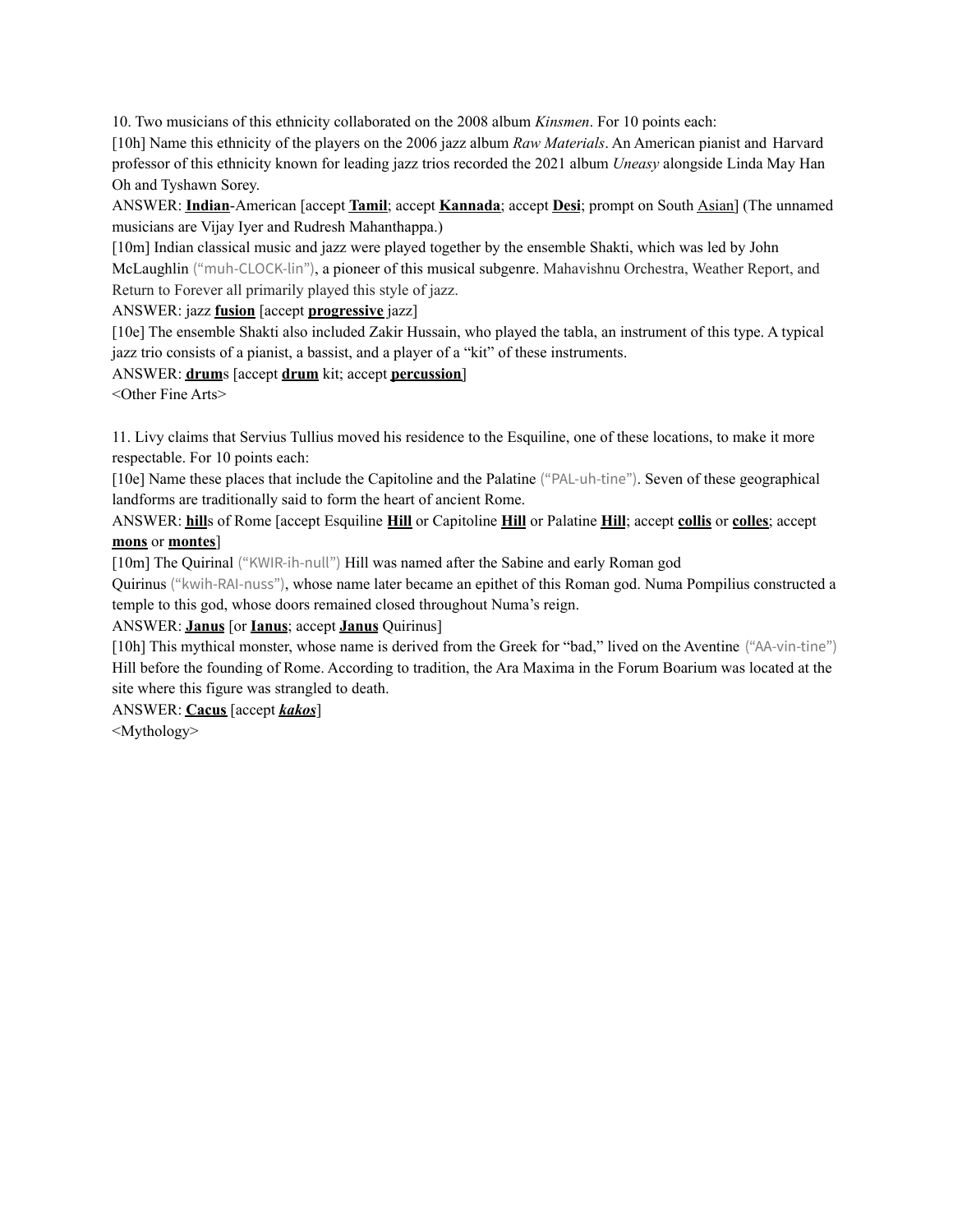12. In 2014, the FDA recommended halving the dosage of this drug for women, since ten to fifteen percent of women who take it may risk impaired driving eight hours later, compared to three percent of men. For 10 points each:

[10h] Name this imidazopyridine ("imid-azo-pyridine") GABA<sup>A</sup> ("GAB-uh-A") receptor agonist. This psycholeptic Z-drug is prescribed far more often than other nonbenzodiazepines ("non-ben-zoh-dai-AA-zuh-peens"), like eszopiclone ("ess-ZAHP-ih-clone") or zaleplon ("zuh-LEP-lahn").

ANSWER: **zolpidem** [accept **Ambien** CR or **Intermezzo** or **Edluar** or **Zolpimist** or **Stilnox** or **Stilnoct** or **Sanval** or **Ivadal**; prompt on sleeping pills or sleep aids by asking "what specific drug?"; prompt on unfamiliar drug names (many of which start with Zol) by requesting "please give a common American name"]

[10e] Zolpidem treats insomnia better than this indolamine sold as Circadin in prolonged-release tablets. Artificial light inhibits the pineal ("PAI-nee-al") gland's production of this hormone, which may treat jet lag or non-24-hour sleep-wake disorder.

ANSWER: **melatonin** [or *N***-acetyl-5-methoxy tryptamine**; accept prolonged-release **melatonin**; prompt on PRM] [10m] Like melatonin, this amino acid's beta-isomer may promote sleep; lifters already take it as a supplement since it forms carnosine with histidine. The Cahill cycle converts pyruvate ("pai-ROO-vayt") to this small amino acid with a methyl side chain.

ANSWER: **alanine** [or **Ala** or **A** or alpha-**alanine** or **2-aminopropanoic acid**; accept beta-**alanine** b-**alanine** or beta-**ALA** or **3-aminopropanoic acid**; accept L-**alanine** or D-**alanine**; accept glucose–**alanine** cycle] (Evidence in mice for β-alanine as a sleep-promoting neurotransmitter comes from a December 2021 *Current Biology* paper from Keenan et al.)

<Biology>

13. In a 2018 paper, Hoffmann et al. attributed paintings on stalagmites in La Pasiega, Maltravieso, and Doña Trinidad to this species. For 10 points each:

[10m] Name this species, whose first remains were discovered in the Kleine Feldhofer Grotte. Clive Finlayson linked this species's extinction to a lack of available water based on studies from the Gorham's Cave complex. ANSWER: **Neanderthal**s [or **Neandertal**s or *Homo sapiens neanderthalensis*]

[10h] Around 43,000 years ago, this culture migrated out of Africa to become the first modern humans to permanently settle in Europe. This culture depicted the first human figurines in the Venus of Hohle Fels ("HO-luh FELLS").

ANSWER: **Aurignacian** ("or-ig-NAY-shin") [accept Proto-**Aurignacian**]

[10e] The Aurignacian culture existed as part of this period in human culture that started with the invention of stone tools by Neanderthals. This early phase of the Stone Age forms the near entirety of human prehistory.

ANSWER: **Paleolithic** Age [accept **Old Stone Age**; prompt on Stone Age]

<Other History>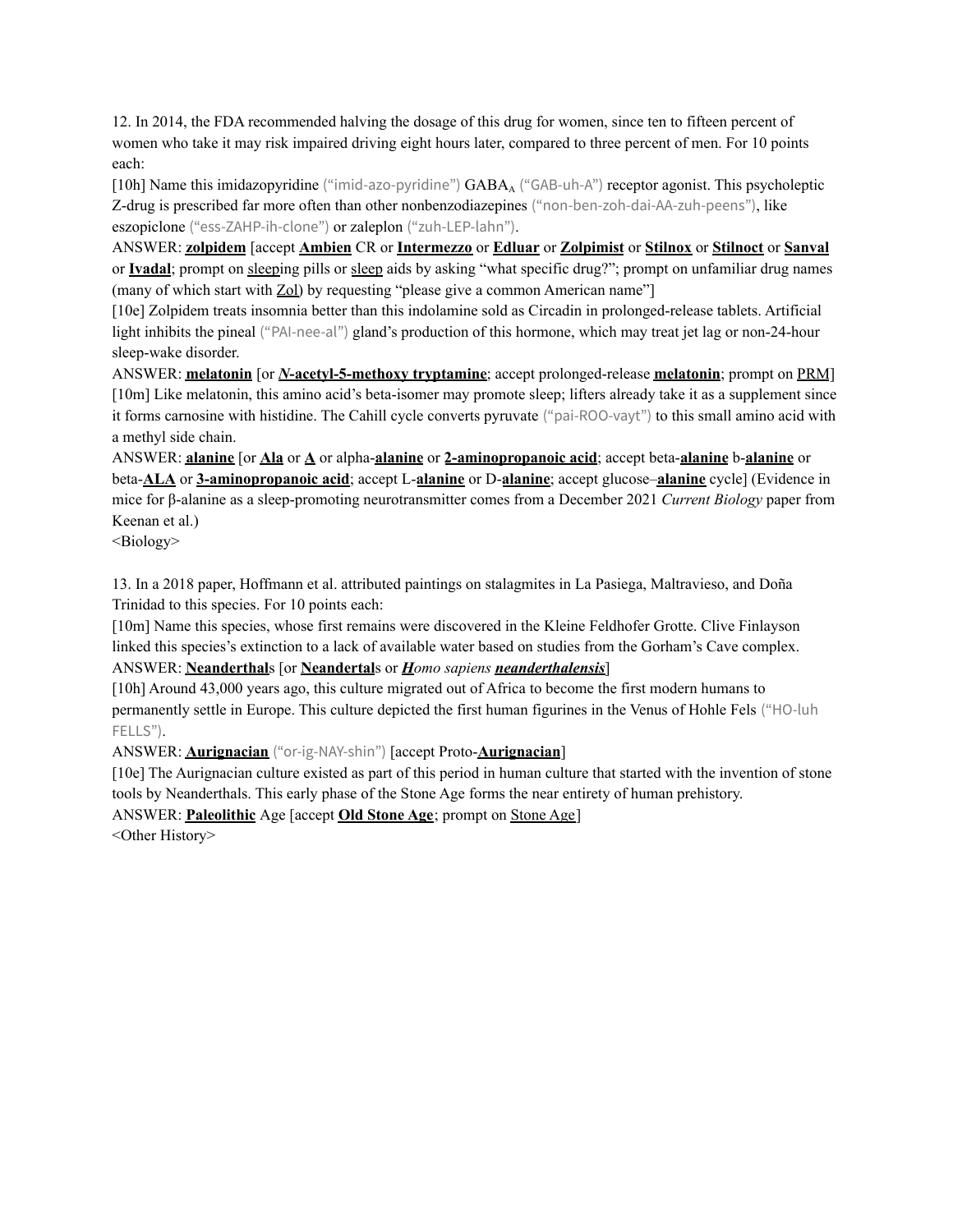14. *Description acceptable.* Two visitors to this place give insults such as "damn your pig" and "damn your prune sauce" in response to every dish they are offered. For 10 points each:

[10h] Name this place. A man declares "there's not a pond or a slough within five miles of" this place "but they can tell the taste of" after running a carriage in circles around this place and crashing into a horse-pond.

# ANSWER: **Hardcastle house** [accept descriptions like the **house** or **estate** from *She Stoops to Conquer*]

[10m] A woman with this first name dresses as a barmaid to woo Charles Marlow in the Hardcastle house. In another play, a woman with this first name gives a speech concluding that "our lances are but straws."

ANSWER: **Kate** [accept **Kate** Hardcastle; accept **Kate** Minola or **Katherina** Minola (from *The Taming of the Shrew*)]

[10e] This author of *The Vicar of Wakefield* drew from the time he accidentally walked into a private mansion in writing about Charles Marlow's mistaking the Hardcastle house for an inn in his play *She Stoops to Conquer.* ANSWER: Oliver **Goldsmith**

<British Literature>

15. Very few of this artist's paintings survive, partially because many of them were lost at sea on a voyage to Sweden. For 10 points each:

[10h] Name this artist of a painting that depicts a blindfolded Christ being mocked. Mary wears a solid black dress in an Annunciation scene that this artist included in an altarpiece that includes depictions of Saints Sebastian and Stephen flanking the central scene in its closed view.

ANSWER: Matthias **Grünewald** [or Matthias **Gothart**; or Matthias **Neithardt**; accept **Mathis** in place of "Matthias"]

[10m] Grünewald is best known for this altarpiece, whose sculptural elements were created by Nikolaus of Haguenau. Its typical closed view depicts a crucifixion.

ANSWER: *Isenheim Altarpiece*

[10e] Grünewald's *Stuppach Madonna* was attributed to this artist for several centuries. This Flemish artist painted many fleshy nudes and the *Marie de' Medici* cycle.

ANSWER: Peter Paul **Rubens**

<Painting/Sculpture>

16. Julie Ward posited that this thinker was the first to properly claim "all men are equal" because he included Africans in his considerations. For 10 points each:

[10h] Name this Ethiopian philosopher who, with his student Walda Heywat, wrote the *Hatäta*, which Claude Sumner has compared to Descartes's *Discourse on Method*.

# ANSWER: Zera **Yacob**

[10e] Yacob legendarily wrote the *Hatäta* while living in one of these places. Prisoners chained up in one of these places view nothing but shadows on the wall in an "allegory" from Plato's *Republic*.

ANSWER: **cave** [or **cavern**; accept the Allegory of the **Cave**]

[10m] Yacob's *Hatäta* opens by presenting a form of this argument by pointing out that a person's existence is contingent on the existence of their parents. The kalām version of this argument hinges on the impossibility of a temporal infinite regress.

ANSWER: **cosmological** argument for the existence of God [accept kalām **cosmological** argument; accept argument from **universal causation**; accept argument from **first cause** or **causal** argument; accept **prime mover** argument; prompt on the existence of God]

<Philosophy>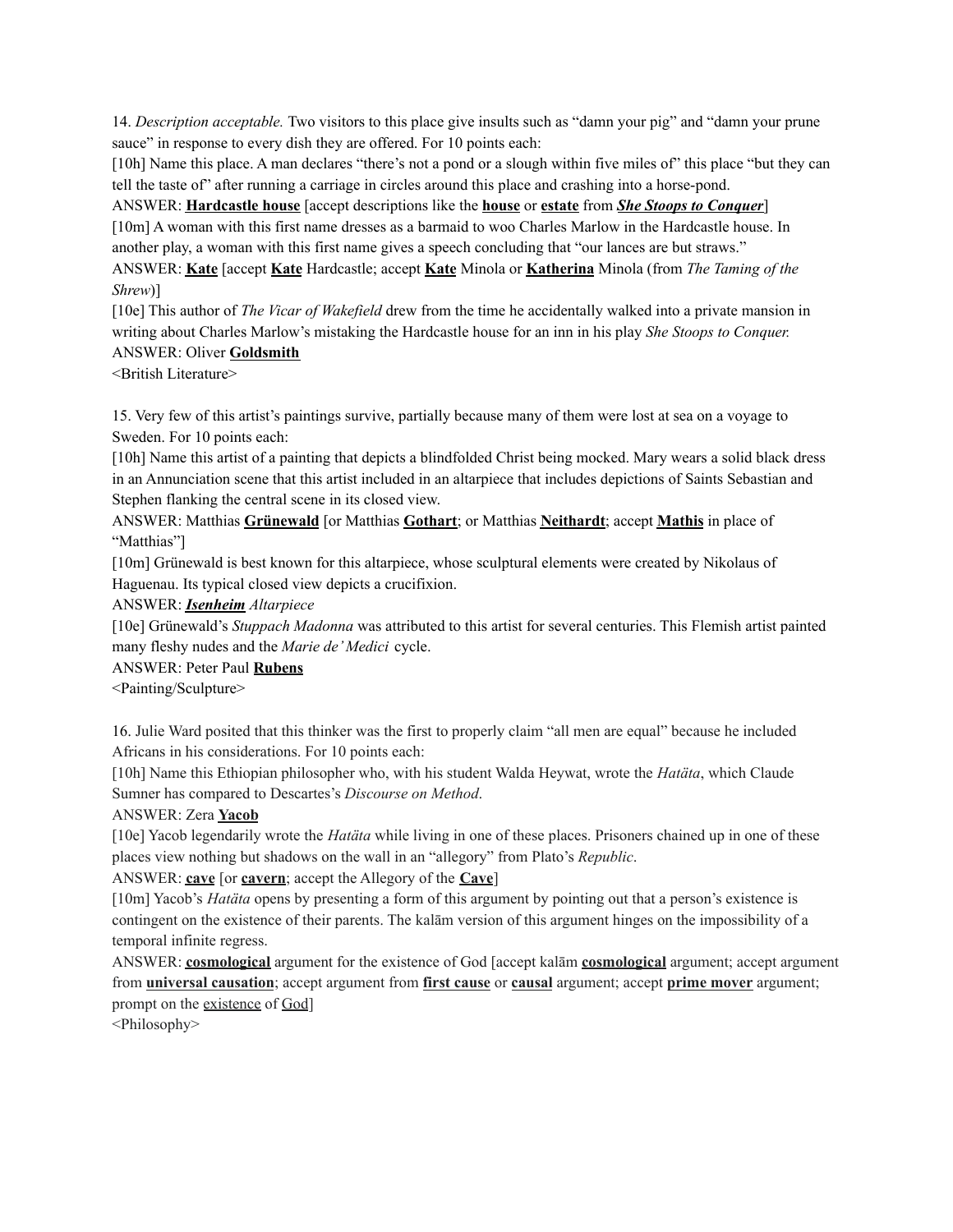17. Bobby Troup wrote a standard for the Nat King Cole trio titled "Get Your Kicks on [this highway]." For 10 points each:

[10e] Name this iconic highway, the first to connect Chicago and Los Angeles.

ANSWER: US **Route 66** [or US **Highway 66**; or **US 66**; prompt on the Main Street of America; prompt on, BUT DO NOT OTHERWISE REVEAL, Will Rogers Highway]

[10h] A runner of this ethnicity named Andy Payne won the "Bunion Derby," a footrace from New York to LA. along much of Route 66. In 1952, the US Highway 66 Association unofficially named the road after a comedian of this ethnicity.

ANSWER: **Cherokee** [or **Tsalagi**; or **Anigiduwagi**; accept **Cherokee** Nation; prompt on Native American or Indigenous American] (The highway is unofficially named for Will Rogers.)

[10m] Hugh Davis built a massive blue whale and a re-creation of this object along Route 66 in Catoosa, Oklahoma. A Wisconsin waterpark that is the largest in the US is named for this object, which was re-created in Grant County, Kentucky, by the Creation Museum founder Ken Ham.

ANSWER: Noah's **Ark** [accept **Ark** Encounter]

<Geography>

18. Answer the following about the physical limits on a cell's ability to detect and absorb molecules based on Howard C. Berg and Edward M. Purcell's classic paper "Physics of chemoreception," for 10 points each. [10m] The authors use an analogy between steady-state diffusion and this branch of physics to show that a relatively small amount of receptors are just as good at intake as a perfectly absorbing sphere. The first semester of E&M contains a treatment of this branch of physics in which source charges are stationary or move very slowly. ANSWER: **electrostatics** [prompt on electromagnetism]

[10h] They demonstrate that local stirring to increase intake is feasible only for cells with a large enough value for this property. Forward scatter intensity is generally proportional to this quantity in flow cytometry.

ANSWER: cell **size** [accept cell **radius** or **diameter**; accept cell **volume**; accept cell **surface area**]

[10e] Their central result is a bound on the error in a cell's ability to measure this quantity due to statistical fluctuations. On the scale of cells, molecules move via diffusion down gradients in this quantity.

# ANSWER: **concentration**

<Physics>

19. In this novel, the psychiatrist Anne Debreuilh ("duh-BROY") has an affair with an American writer, based on the author's affair with Nelson Algren. For 10 points each:

[10h] Name this novel, in which the newspaper editor Henri Perron argues with Robert, who founds the SRL.

# ANSWER: *The Mandarins* [or *Les Mandarins*]

[10e] *The Mandarins* was written by this author, who described the three-way relationship between Pierre, Xavière, and Françoise in *She Came to Stay*. This philosopher also wrote *The Second Sex*.

ANSWER: Simone de **Beauvoir** [or Simone Lucie Ernestine Marie Bertrand de **Beauvoir**]

[10m] Beauvoir's soon-to-be-published novel *The Inseparables* is based on recollections of her friend Zaza, who is described in her biography, titled *Memoirs of a Dutiful* [one of these people]. This is the last word in the title of a Eudora Welty novel centered on the death of Judge McKelva.

ANSWER: **daughter** [or **fille**; accept *The Optimist's Daughter*; accept *Memoirs of a Dutiful Daughter* or *Mémoires d'une jeune fille rangée*]

<European Literature>